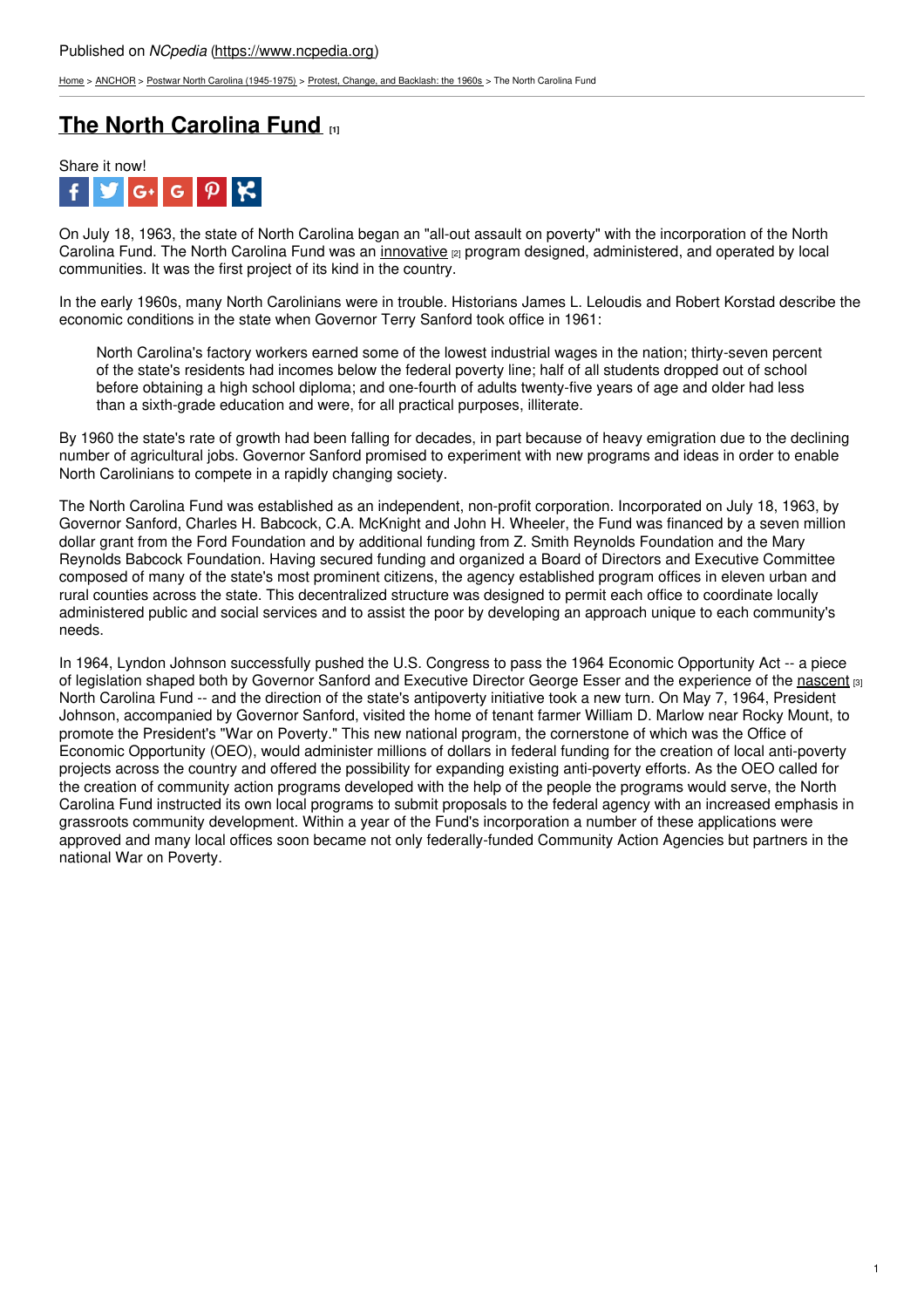

Vol. 2, No. 4



**Special Section: INVOLVEMENT** OF THE **POOR** 

October. 1966

"The only way you get anything done in the community is to have someone who represents the poor. And I came up among them, and I know them better than anyone else."

-Ralph L. Landingham. Member, Board of Directors of Experiment in Self-Reliance. Winston-Salem. N. C.: Director, clean-up campaign for the City of Winston-Salem.

A 1966 cover of 'Blueprint for [Opportunity,'](https://www.ncpedia.org/media/1966-cover-blueprint) the magazine for the North Carolina Fund.

The North Carolina Fund developed a variety of programs across the state, including: the North Carolina Volunteers, a service corps initiative that trained college students to work in rural communities; a program to train community action technicians (CAT) to work in North Carolina and Volunteers in Service to America (VISTA); a summer internship and curriculum development program; academic research on poverty and economic development in North Carolina; daycare, home, and lifestyle management programs such as sewing and cooking classes, tutoring for school children, and adult literacy programs; community action and civic engagement programs; manpower and economic development initiatives such as Head Start and Neighborhood Youth Corps programs; and low-income housing development.

Over the next five years the Fund's staff and volunteers touched the lives of countless North Carolinians and its programs and services affected communities across the state. However, many lawmakers began to question the uses of Fund resources and services, especially when some North Carolina Fund programs became involved with local black freedom movements. By 1968, according to historians Leloudis and Korstad,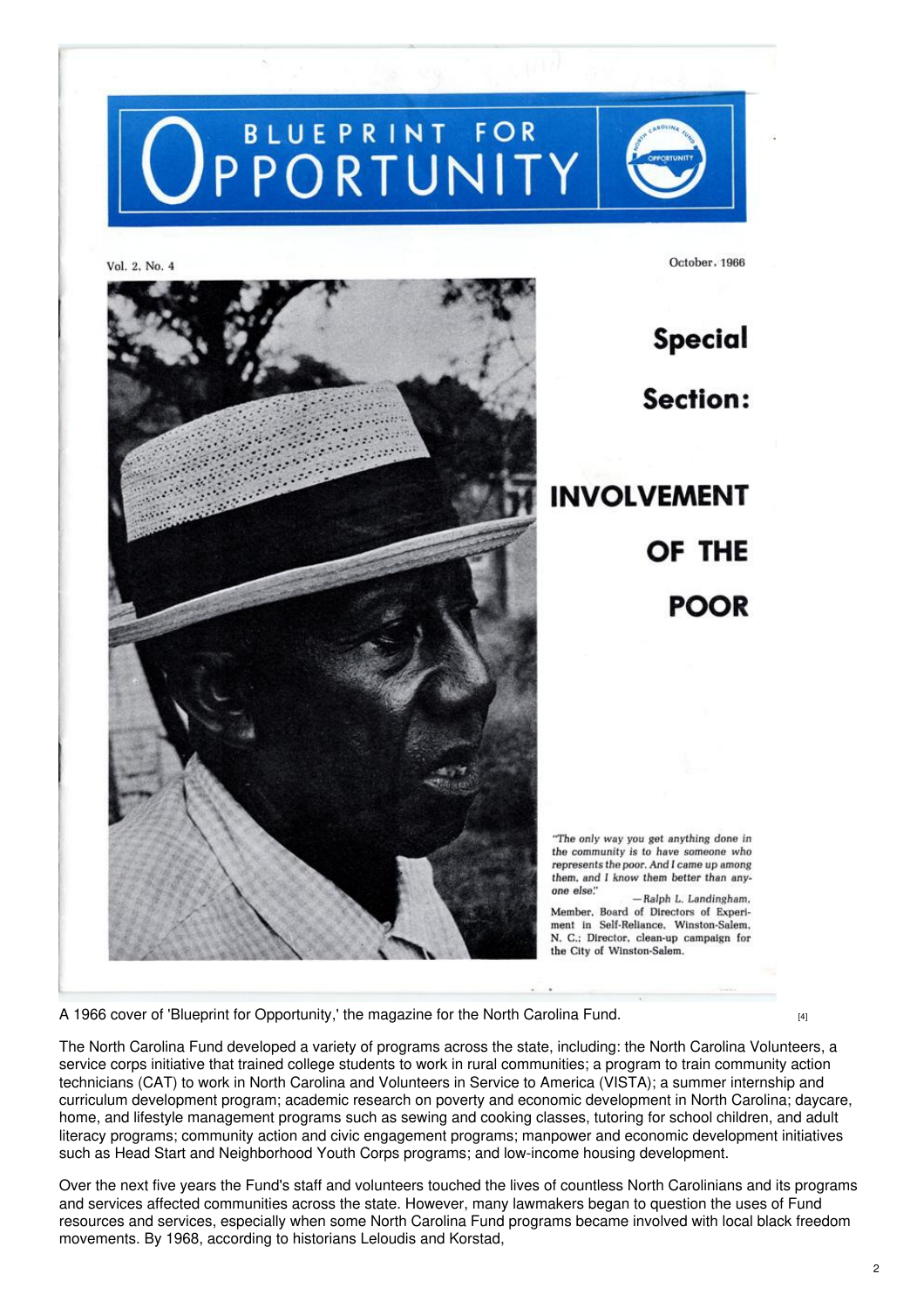[T]he Fund's future was in peril. "The agency "had expended its initial foundation grants, which had been awarded for a five-year period, and the national War on Poverty was under siege. When the Fund's [philanthropic](https://www.ncpedia.org/glossary/philanthropic) [5] backers offered to extend their support, its leaders declined. In part, they held to a vision of the Fund as a temporary and experimental agency. The founders had no desire to see their work [routinized](https://www.ncpedia.org/glossary/routinize) [6]; to allow such a development, they insisted, would be to sacrifice innovation to the very forms of [inertia](https://www.ncpedia.org/glossary/inertia)  $[7]$  that had for so long crippled the nation's response to its most needy citizens.

At the end of 1968 the North Carolina Fund disbanded, spinning off many of its successful state-wide programs into independent non-profit organizations.

## **User Tags:**

[history](https://www.ncpedia.org/category/user-tags/history) [8] **[legislation](https://www.ncpedia.org/category/user-tags/legislation)** [9] North [Carolina](https://www.ncpedia.org/category/user-tags/north-carolina-5) [10] **North [Carolina](https://www.ncpedia.org/category/user-tags/north-14) fund [11]** North [Carolina](https://www.ncpedia.org/category/user-tags/north-carolina-6) History [12] [Page](https://www.ncpedia.org/category/user-tags/page) [13] [poverty](https://www.ncpedia.org/category/user-tags/poverty) [14] [Students](https://www.ncpedia.org/category/user-tags/students) [15] [Teachers](https://www.ncpedia.org/category/user-tags/teachers) [16] Terry [Sanford](https://www.ncpedia.org/category/user-tags/terry-sanford) [17] All Rights [Reserved](https://www.ncpedia.org/category/user-tags/all-rights) [18] **From:** LEARN NC North Carolina History: A Digital [Textbook](https://www.ncpedia.org/category/entry-source/learn-nc)[19] **Copyright Date:** 2005 **People:**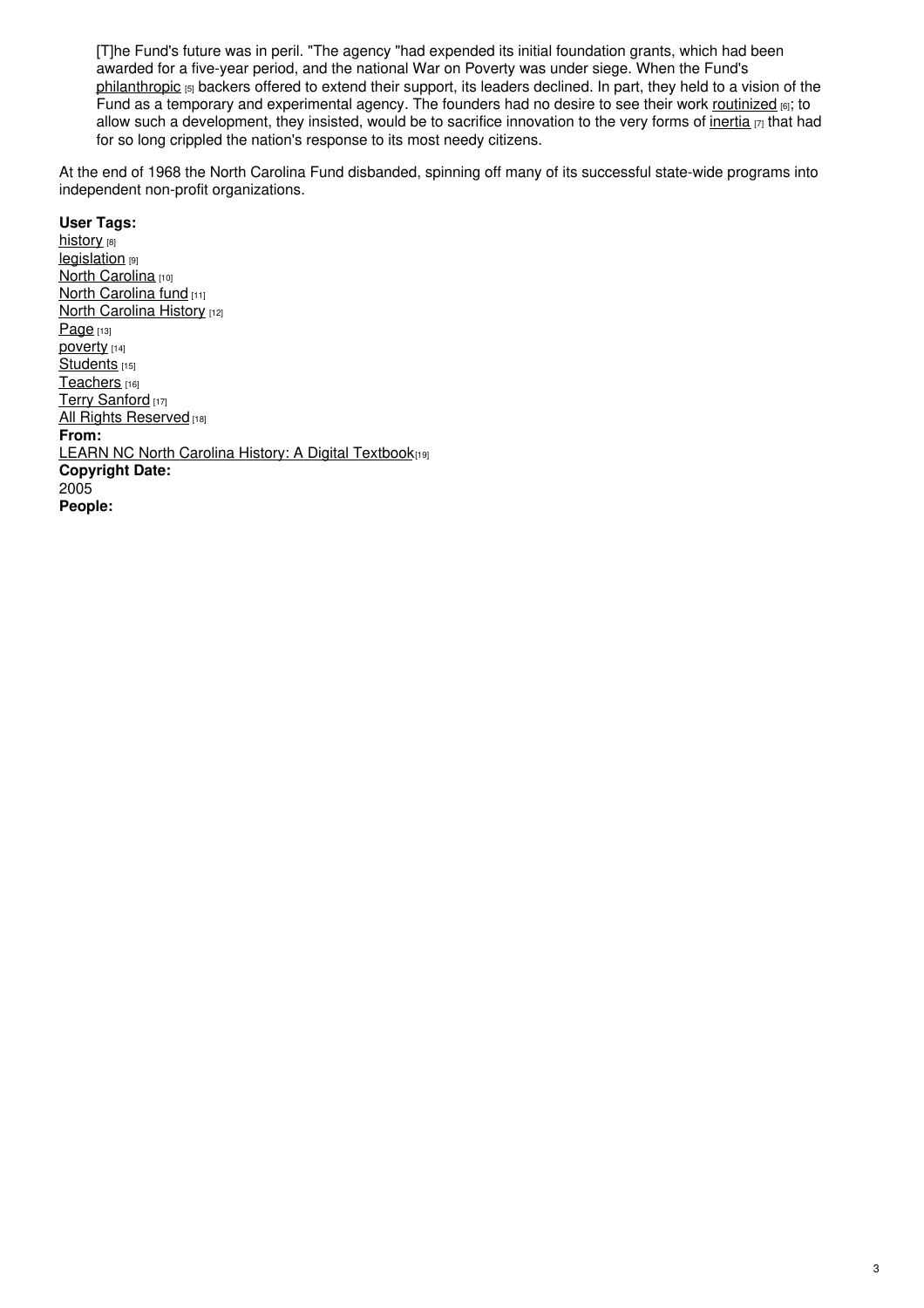

NC Governor Terry Sanford, 1961-1965

3 January 2018

**Source URL:** https://www.ncpedia.org/anchor/north-carolina-fund

## **Lin k s**

- [1] https://www.ncpedia.org/anchor/north-carolina-func d
- [2] https://www.ncpedia.org/glossary/innovative
- [3] https://www.ncpedia.org/glossary/nascent
- [4] https://www.ncpedia.org/media/1966-cover-blueprint
- [5] https://www.ncpedia.org/glossary/philanthropic
- [6] https://www.ncpedia.org/glossary/routinize
- [7] https://www.ncpedia.org/glossary/inertia
- [8] https://www.ncpedia.org/category/user-tags/history
- [9] https://www.ncpedia.org/category/user-tags/legislation